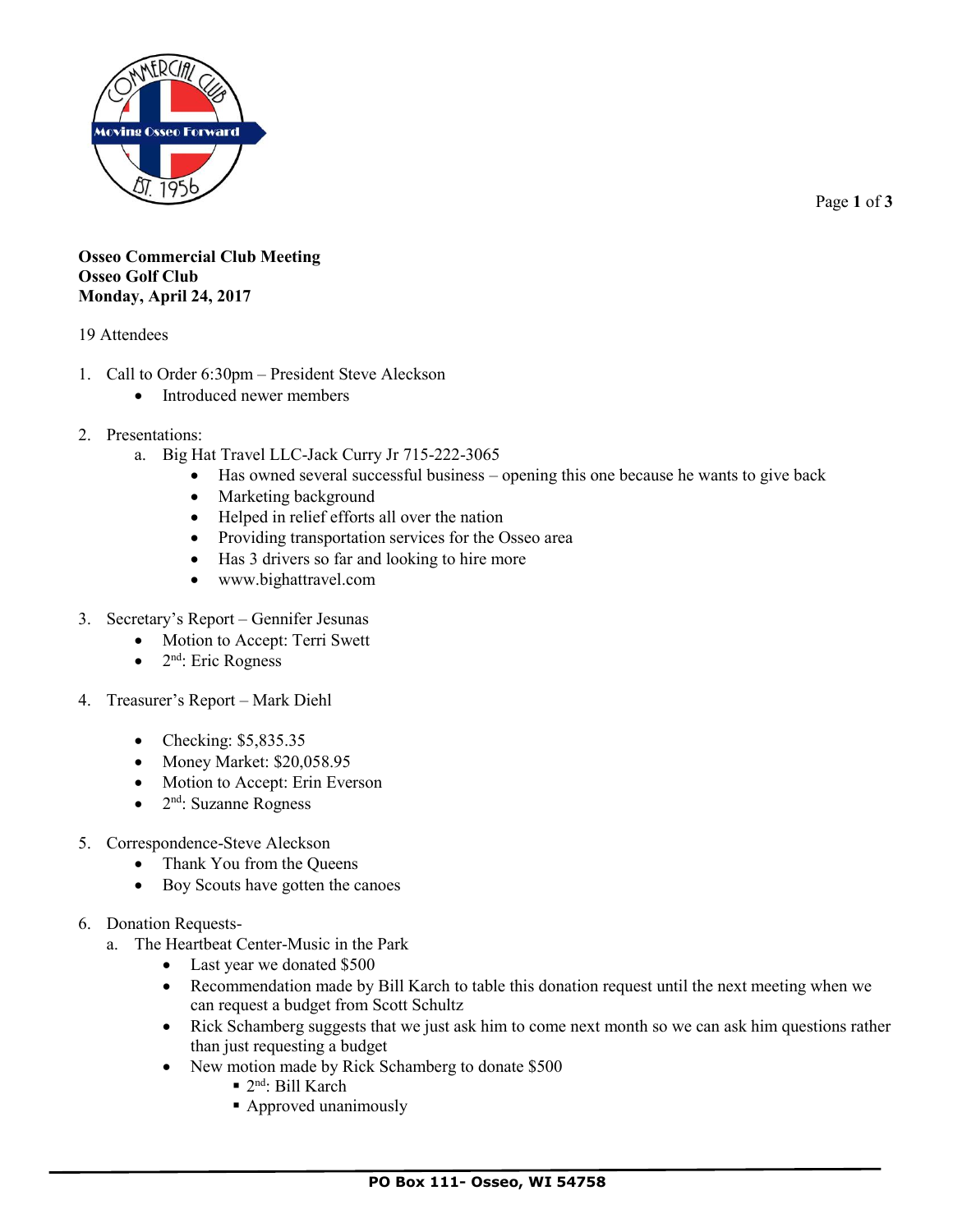

Page **2** of **3**

- b. Merchants Fireworks
	- Last year we donated \$500
	- Goal for this year is to launch 2 of the 16" shell at the same time
	- Motion made by Bill Karch to donate \$500
		- 2<sup>nd</sup>: Eric Rogness
		- Approved
- 7. Old Business:
	- a. Land- two pine stands are due for a thinning and the deadline is December 31st of 2018.
		- Planning to get it surveyed this summer and then get some bids from loggers late summer/early fall
		- Will likely need to get a road pushed in as well
	- b. Committee updates
		- Golf Outing-July  $13<sup>th</sup> 2017$ 
			- More volunteers would be welcome
			- Don't want to ask our member businesses to donate as hole sponsors we don't want to always hit up the same organizations for money and want to have fewer, larger sponsors
			- $\blacksquare$  Have talked to the dealerships about the hole-in-one sponsorship a Ford Mustang would be twice the cost of last year (\$960) – need to decide what vehicle we would want to use
				- Motion by Bill Karch to use a F-150 with a spending cap at \$400
				- $\bullet$  2<sup>nd</sup>: Lisa Linder
				- Approved Unanimously
			- Other big giveaway ideas: wine tour or travel package (help from Big Hat Travel)
			- Food Idea: Grill Your Own Steak
			- Are we going to do the Duck Float?
			- Are we going to do the Packer Raffle?
		- Farmers Market
			- Working on getting applications out for this year
			- Rick Schamberg was going to work with Farmers Market
		- Membership/Marketing
			- Getting through the membership push
			- **Thank You Window Clings have been ordered**
- 8. New Business
	- High School Senior Scholarships have given out 2-\$100 in the past
		- Motion made by Terri Swett to continue doing this
			- 2<sup>nd</sup>: Jack Vold
			- Accepted Unanimously
		- May  $20^{th}$  Armed Forces Day Party at Exit 88 from  $2:00 5:00$ pm
			- $\blacksquare$  10 cash prizes
			- $\blacksquare$  1<sup>st</sup> prize: \$1,000
			- $\blacksquare$  2<sup>nd</sup> prize: \$500
	- October  $13<sup>th</sup>$  is the Navy's birthday Party at Exit 88 at 2:00pm
		- $\blacksquare$  free beer & pizza until its gone